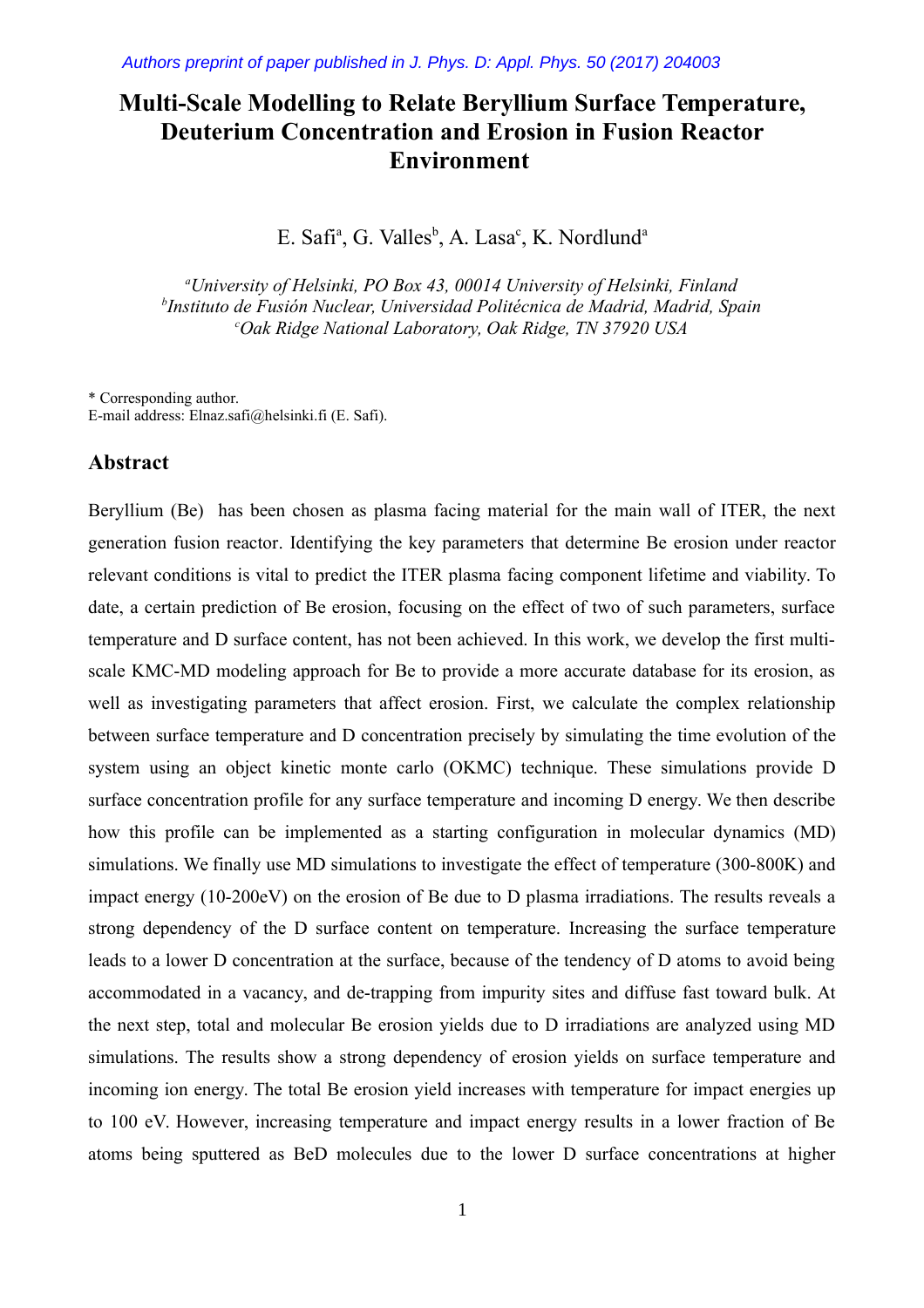temperatures. These findings correlate well with different experiments performed at JET and PISCES-B devices.

## **1. Introduction**

With increasing demand of energy in the  $21<sup>st</sup>$  century, replacing scarce fossil fuels with new energy resources is inevitable. Nuclear fusion power may offer practical, power plant scale energy production with an unlimited fuel supply. During the last decades, a wide range of studies have been carried out to investigate fusion performance and fusion reactor designs. ITER [1] will be the first experimental tokamak-like nuclear fusion reactor to produce net energy, based on deuterium (D) tritium (T) plasmas [2]. Due to the ITER design and operation requirements, extreme conditions are expected for the plasma facing components (PFCs) such as thermal loads, temperature and particle fluxes. Therefore, selecting appropriate materials for different components of the device is critical and highly demanding.

The ITER blanket system, which is designed to slow down high-energy neutrons coming from plasma and to extract their heat energy, is one of such components that directly face the confined plasma [3]. Beryllium (Be) has been chosen as first wall material of ITER blanket, due to its low fuel retention, low plasma contamination and its oxygen gattering properties [2,4]. As a result of non-perfect plasma confinement, Be will be exposed to D plasma, leading to erosion of the wall material. Erosion of PFCs can become a show-stopper by limiting their lifetime [5]. Therefore, characterizing the sputtering of Be (by D) and understanding the underlying mechanism is essential toward predicting, and ultimately controlling the adverse effects of plasma-surface interactions (PSI).

A few experiments have been dedicated to study these PSIs by exposing Be targets to D plasmas, for instance, in the JET tokamak [6] and the PISCES-B linear plasma facility [7-9], as well as using ion beams [10]. The experiments show a complex erosion behavior; consisting of e.g. release of BeD molecules [8], change of D surface content, as well as temperature dependent erosion yield [5,9,10]. Such uncertainties hinder reliable prediction of Be erosion in future fusion reactors. In addition to experiments, computer simulation of the Be-D system has also contributed to a better characterizing erosion and gaining insight of the underlying mechanism. For instance, Be erosion and redeposition, along with emission profiles and chemical erosion of BeD molecules, have been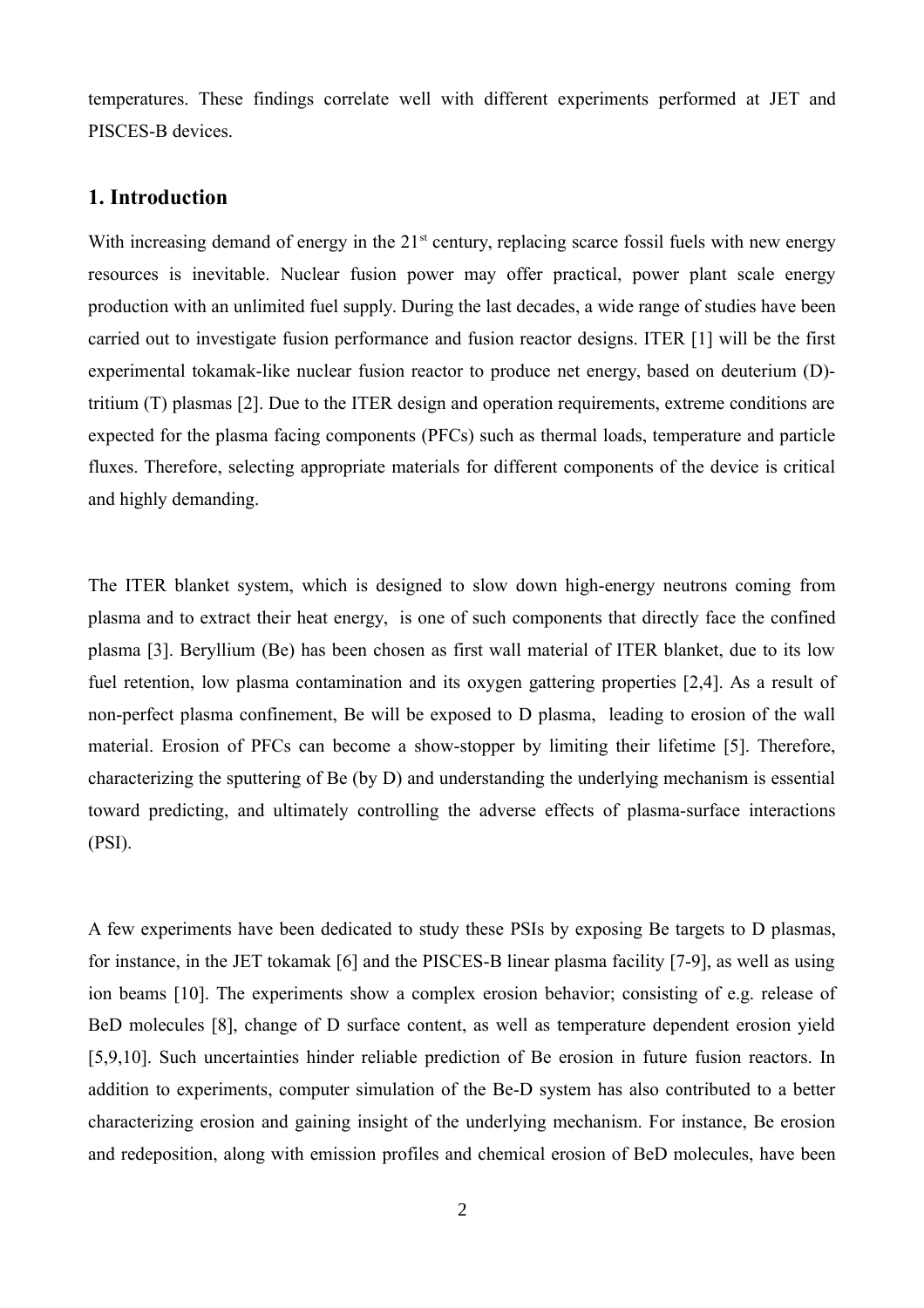accurately modeled by ERO calculations [11] across several devices. Erosion of pure Be and Bebased materials exposed to D has also been studied widely at the atomic scale, mainly by molecular dynamics (MD), initially focused on the effect of impact energy and flux, but recently also including surface temperature and D surface concentration [9,12-16].

However, a complete description of the latter effects had not been achieved to this date. Our previous study, MD simulation of cumulative D impacts on Be surfaces, showed a complex outcome for molecular erosion [16]. Due to very different D surface content at different surface temperatures, larger Be-D molecules were also emitted when the D concentration increased in the topmost layer. These results were unphysical for reactor-like conditions, caused by MD being limited to short time scales, and consequently high irradiation fluxes [15]. However, MD is a valuable tool to study low-energy irradiation effects in materials and quantifying erosion yields in order to gain insight in the underlying processes.

Therefore, the present study was designed to investigate erosion of equilibrated Be surfaces, in an kinetic Monte Carlo (KMC)-MD multi-scale approach. The complex relationship between surface temperature and D surface content has been appropriately calculated by longer time-scale approach, KMC technique. The KMC outcome provides initial substrate structures for MD closer to experimental condition, which allows gaining insight into effect of surface temperature and irradiation energy on Be erosion. Further, this approach is able to offer a more precise database of erosion yields to the large scale impurity transport codes such as ERO [11].

### **2. Method**

# **2.1 KMC 2.1.1 Overview**

The kinetic Monte Carlo (KMC) method is a modeling technique aimed to simulate the time evolution of a system by randomly sampling the different processes that may happen in the system, according to their probabilities, i.e., rates [17]. When the modeled processes are enforced for objects such as impurities or defects, the method is known as Object Kinetic Monte Carlo (OKMC).

OKMC is one of the preferred techniques to study defect evolution in solid materials [18-20]. The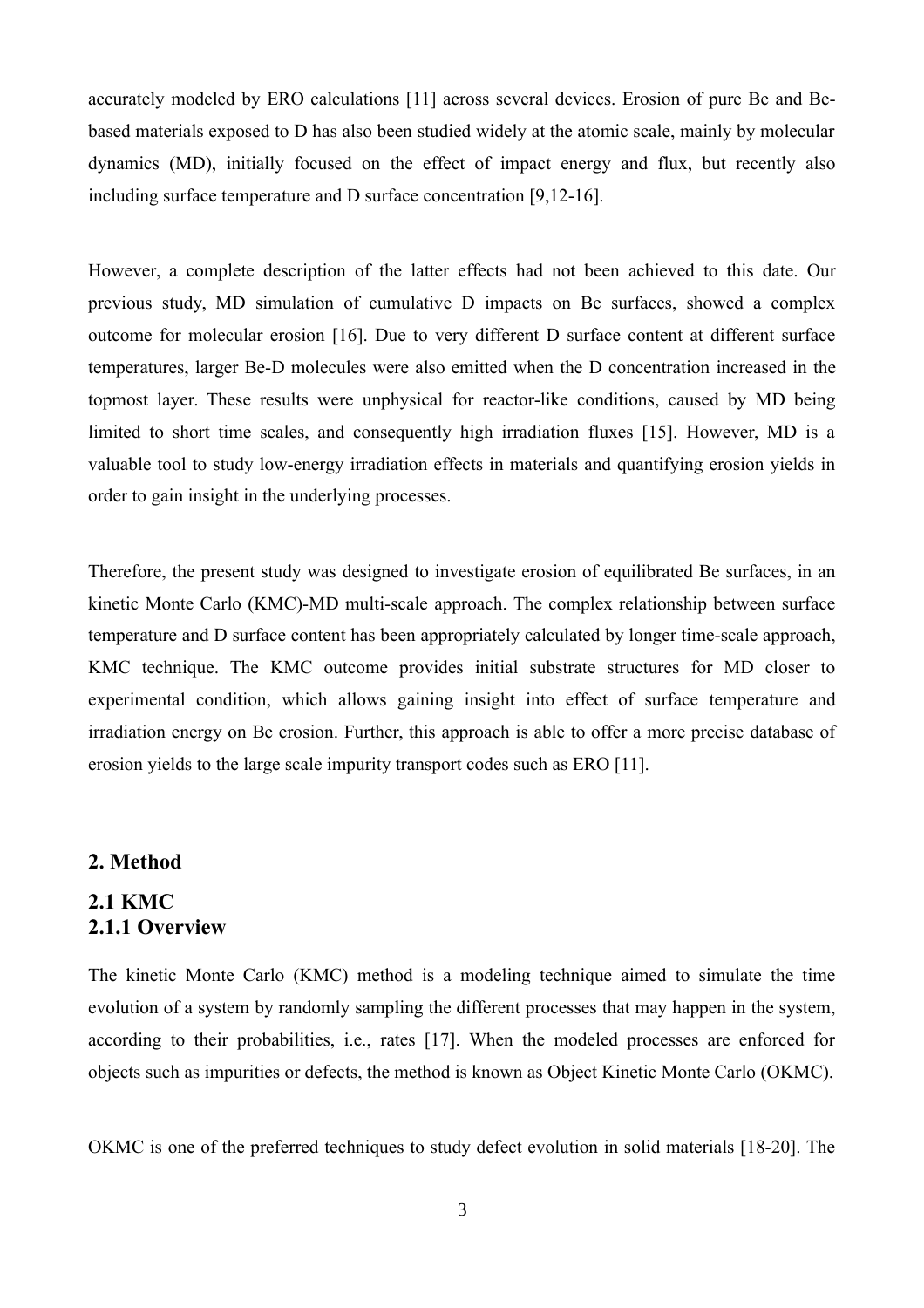model assumes that there are several different states in a system and the transitions between these states are known and independent of time. These transitions are the input parameters of the algorithm, and the dynamic evolution of the system out of equilibrium is followed by OKMC [21- 23]. Since OKMC only takes into account defects (self-interstitial atoms, vacancies, impurities and their clusters) but not the lattice atoms themselves, simulation boxes of the order of few μm and large time scales of the order of hours (even days) can be simulated. Different OKMC algorithms exist, depending on the modelled processes, objects, probabilities and interactions. One of such models designed to study long term evolution of damage in irradiated solids, for instance in fusion reactor materials, is called MMonCa [24].

In MMonCa, the transition rates (migration and dissociation events) are modelled as Arrhenius laws with an activation barrier and a prefactor. In this simulator, defect evolution in solids are followed by three modules: 1) objects or defects and all their possible transition rates and interactions 2) computing time evolution by a rate manager 3) creating spatial transitions and defect interactions by a space manager [24].

In MMonCa simulator the objects are defined as defects that introduce undesired effects on materials applications (here in ITER fusion reactor). MMonCa needs two sorts of input data: (i) an activation energy and a prefactor for each transition that might happen, such as migration or dissociation of defects and (ii) the initial positions of the defects present at the beginning of the simulation. Further details regarding function implementation, as well as more thorough description of objects diffusion and reactions, can be found in ref. [24].

Previously, the MMonCa has been successfully applied to study low energy helium irradiation on tungsten in a wide range of temperatures to determine tungsten fuzz growth [25]. Here, we used MMonCa to investigate the effect of surface temperature on D depth profile in Be.

### **2.1.2 Parametrization**

OKMC simulations were performed using MMonCa code to study the relationship between Be surface temperature and D diffusion and depth profile in Be. Single D atoms, carbon (C), vacancy (V) and a D atom trapped in a vacancy (DV) are considered as objects, which can migrate, dissociate from or pile into clusters in the system. The barrier for migration and formation of all mobile objects are parametrized in table 1. These values are obtained from literatures mostly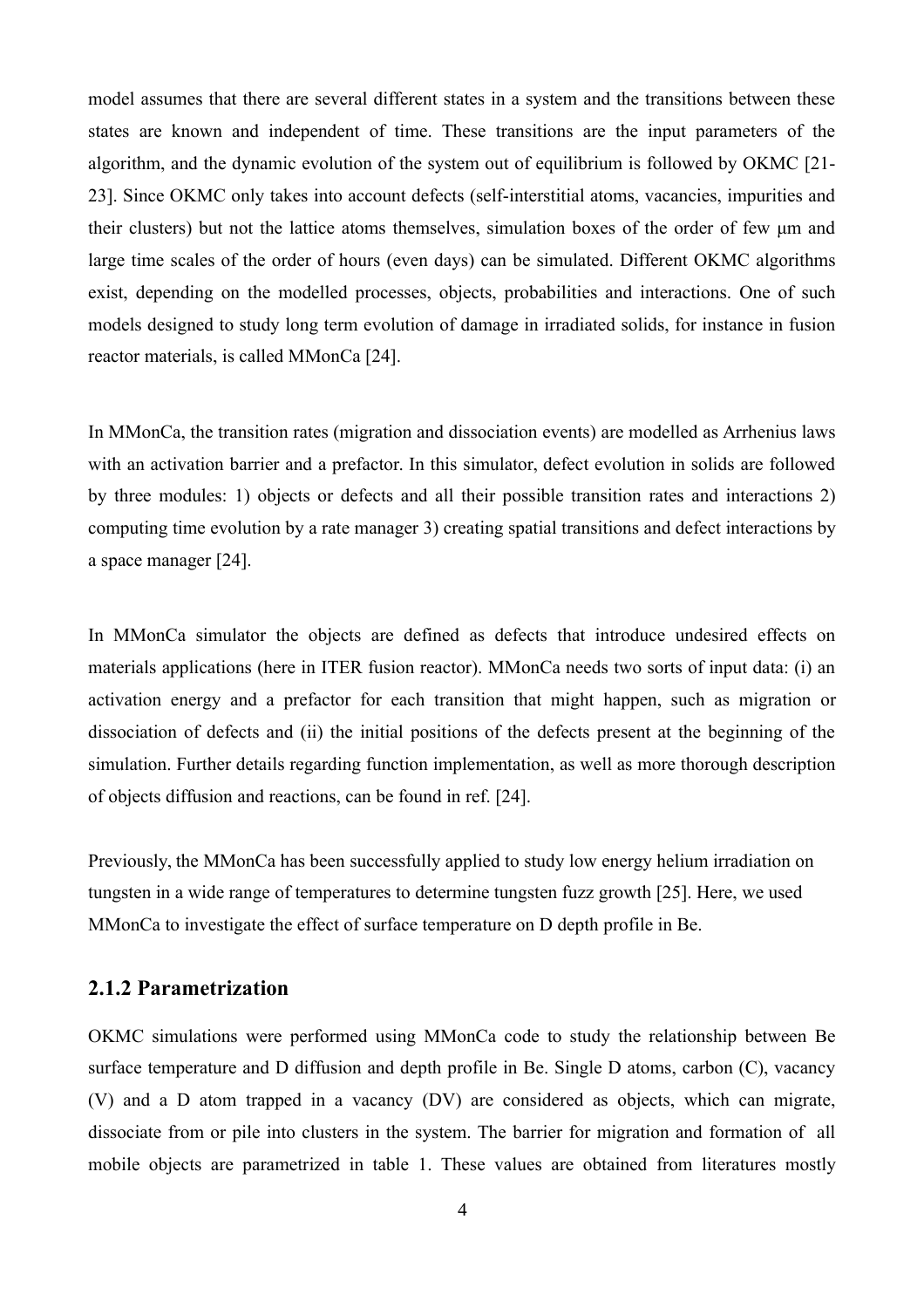obtained with density functional theory (DFT) calculations [31]. Since Be has a close-packed atomic structure, the concentration of intrinsic interstitial defects is smaller and defects are completely dominated by vacancies [26]. Therefore, Be interstitial defects are not taken into account during this study. Detail description about mobile objects parameterization and validation considered in this study, are explained below.

In fusion reactors, irradiation damage or thermal excitations will generate vacancies in the Be cell. Hence, in this study various vacancy concentrations  $(C_v)$   $(0, 1, 5, 10, 20\%)$  were introduced in Be cell, bearing in mind that formation of divacancies is energetically unfavorable due to their negative binding energy [33].

Another dynamic mobile particle in our system is D. Hydrogen isotopes are known to be successfully trapped in Be [29]. D tends to be trapped in a V and the V sites are filled first before the interstitial sites [28]. Eventually, V traps become saturated and untrapped D atoms diffuse as an interstitial either deeper in the material or toward the surface [34]. However, ab initio studies shows that two D atoms trapped in a vacancy cannot form a molecule, and dissociate into two separate D atoms [29,32,33].

D is greatly attracted by vacancies in Be, therefore a single D prefers to remain in a V and form a mobile D-V particle, due to D having a lower detrapping energy than trapping energy [28,32]. When a D occupies a V site still plenty of space, remains in V to accommodate more D [29]. DFT calculations report that up to five separated D atoms can be held in a monovacancy site in Be solid, accordingly, all the interactions of D with DV are introduced in our simulations.

$$
D_nV+D\longrightarrow D_{n+1}V\,;\,n\!=\!1\text{-}4
$$

Nevertheless,  $D_{n+1}V$  particles are considered immobile in Be [28,32].

In order to create more trapping sites and make the simulation more realistic, 1% C impurities as mobile particles, were also introduced to the system. These impurities were accommodated in Be interstitial sites and the migration barrier for extrinsic interstitial C in Be was calculated in this work, using the nudged elastic band (NEB) technique [35,36]. The simulation was carried out in a way that C atoms are able to trap up to four D atoms and become immobile. The interactions of D atoms with C were introduced to the system.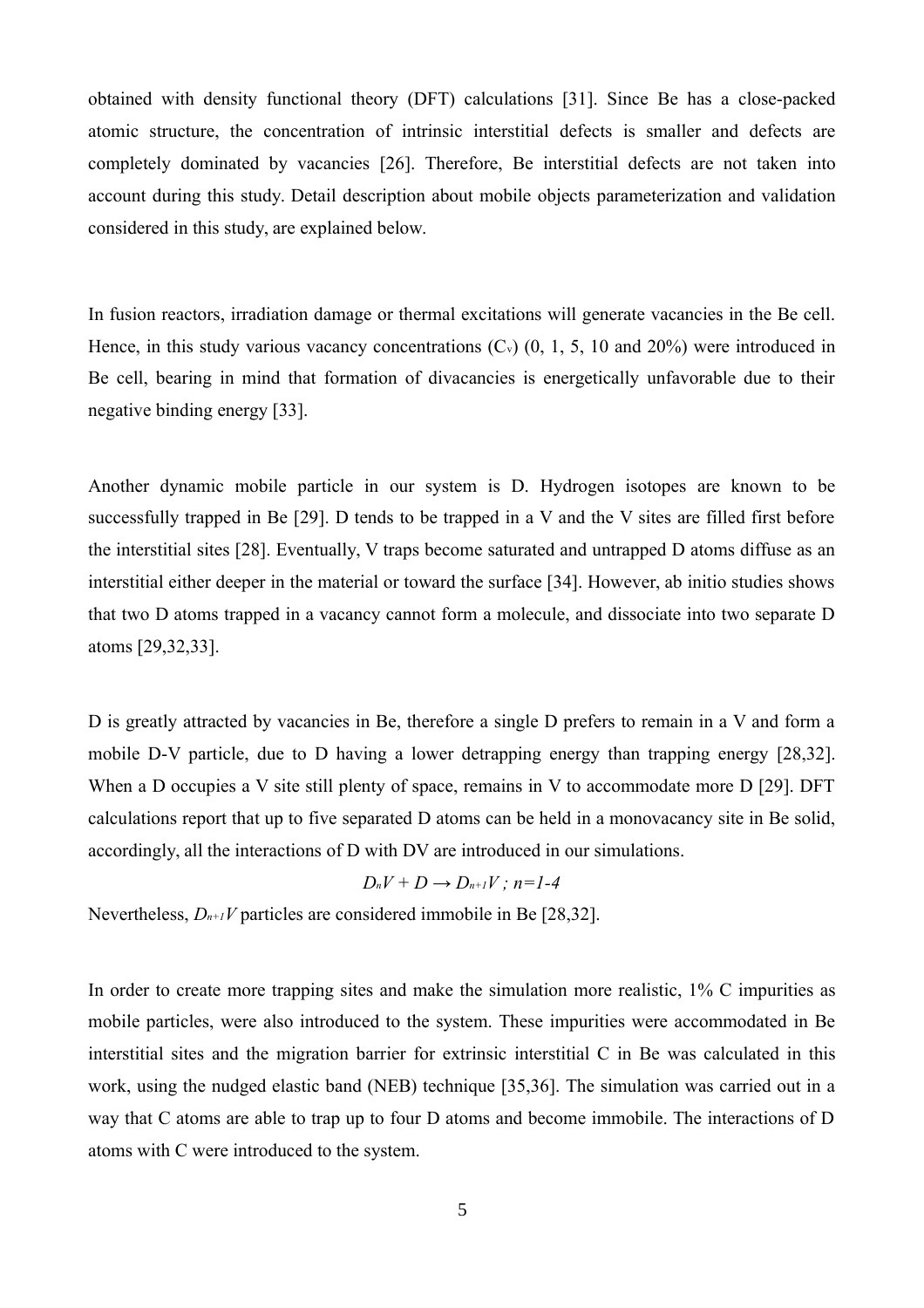$$
D_nC+D\to D_{n+1}C\;;\;n=1-3
$$

## **2.1.3 Simulation set-up**

An elongated box of Be with dimensions  $X = 10$  nm,  $Y = 10$  nm and  $Z = 100$  nm was created to perform simulations. The depth of the simulation box (100 nm) was considered long enough to allow the simulation of diffusion and migration of D ions in Be. The free surface was considered at top Z surface, considered as a desorption surface. Furthermore, atoms reaching the bottom of the cell in Z direction were considered to migrate deeper into the bulk and hence ignored. Moreover, periodic boundary conditions (PBCs) were applied in X and Y directions in order to model an infinite surface.

The initial positions of implanted D ions were calculated with the SRIM code [37], by irradiating Be with D ions at 50 eV. The ion flux was  $10^{24}$  m<sup>-2</sup>s<sup>-1</sup>, taking into account the reflection yield provided by SRIM. Different vacancy concentrations and 1% carbon impurities were also inserted in the simulation cell. Finally, D irradiation simulations in Be, at impacting energy of 50 eV, and the time evolution of objects were performed at six different temperatures (300, 400, 500, 600, 700 and 800K), with the main aim of calculating the D surface content in Be. The simulation times were up to 1.2 seconds.

In our OKMC simulations many aspects of D migrations and defect diffusions in ITER first-wall relevant conditions, were examined. Eventually, D distribution profile at different temperatures was calculated from OKMC to set up accurate substrate structures in MD. Due to MD time scale limitations, diffusion evolution processes are not accessible by MD, therefore, OKMC will assist MD to reproduce the simulation conditions closer to experimental conditions.

# **2.2 MD 2.2.1 Overview**

Molecular dynamics (MD) is an atomistic scale computational method suitable for studying atomic bond breaking and formation when appropriate reactive interatomic potentials are used. Thus, it is a suitable technique to investigate the erosion mechanism of chemically active systems under highly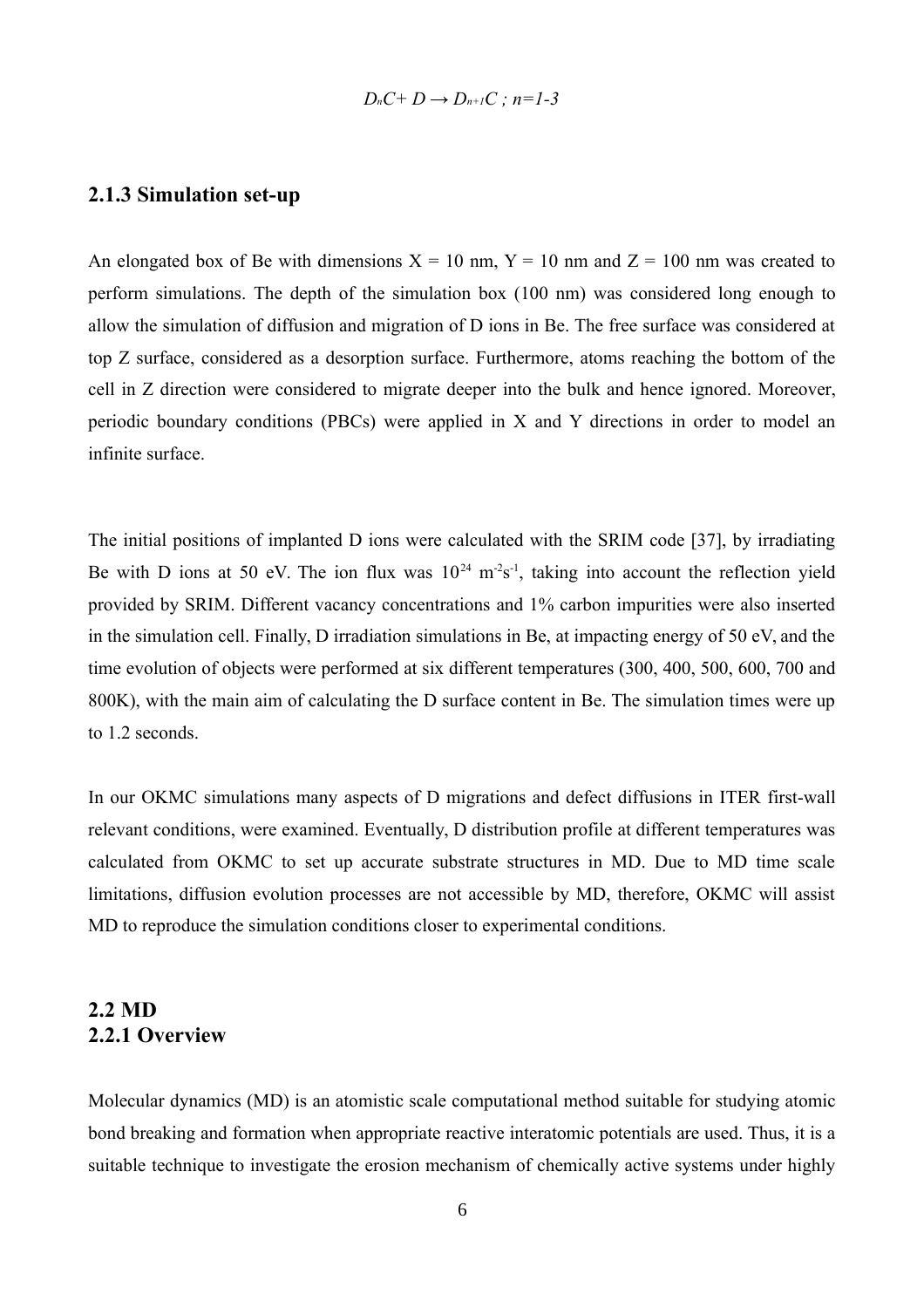controlled conditions, such as systematically varying desired parameters.

Here, D irradiation of Be surfaces was simulated with the MD code PARCAS [38]. The evolution of the system is explained here by the forces between the atoms, defined by interatomic potentials. To calculate the interatomic forces during our simulations, a many-body bond-order classical potential [39] was used. This potential is classical, although its parameterization is derived from quantum mechanical calculations.

### **2.2.2 Simulation set-up**

The MD simulations were carried out in two main steps: first mixed Be-D surfaces were prepared, and then the D irradiation was performed.

The cells were initially created by relaxing a hexagonal closed packed structure (HCP) at the desired temperatures, including opening of the perfectly flat (0 0 0 1) surface normal in the Z direction. The cells originally consisted of 6048 Be atoms in a box of dimensions  $X = 2$  nm,  $Y = 2.4$ nm and  $Z = 10.1$  nm. After the initial relaxation, The Be substrate structures were modified to accommodate D and vacancy profiles given by the OKMC runs for each temperature. The procedure was handled with special care by first creating vacancies in the relaxed initial cells and then re-relaxing new cells. Next, D atoms were inserted according to D surface content profiles given by OKMC, taking into account the number of D accumulated in a V at different temperatures. In order to keep the created cells close to the equilibrium conditions, the Be cells were relaxed after each D implantation for 10 ps.

After creating the new equilibrium Be cells, these Be surfaces were irradiated with 4000 noncumulative D impacts varying the impact energies (10, 30, 50, 100, 150 and 200 eV) and surface temperatures (300, 400, 500, 600, 700 and 800 K). All the impacts were performed normal to the surface. All irradiations were carried out non-cumulatively in order to keep the substrate equilibrium and create more controlled conditions by keeping D surface contents constants over substrate morphologies. Therefore, only the impact point was varied in each event, by randomly shifting the cell in X and Y directions.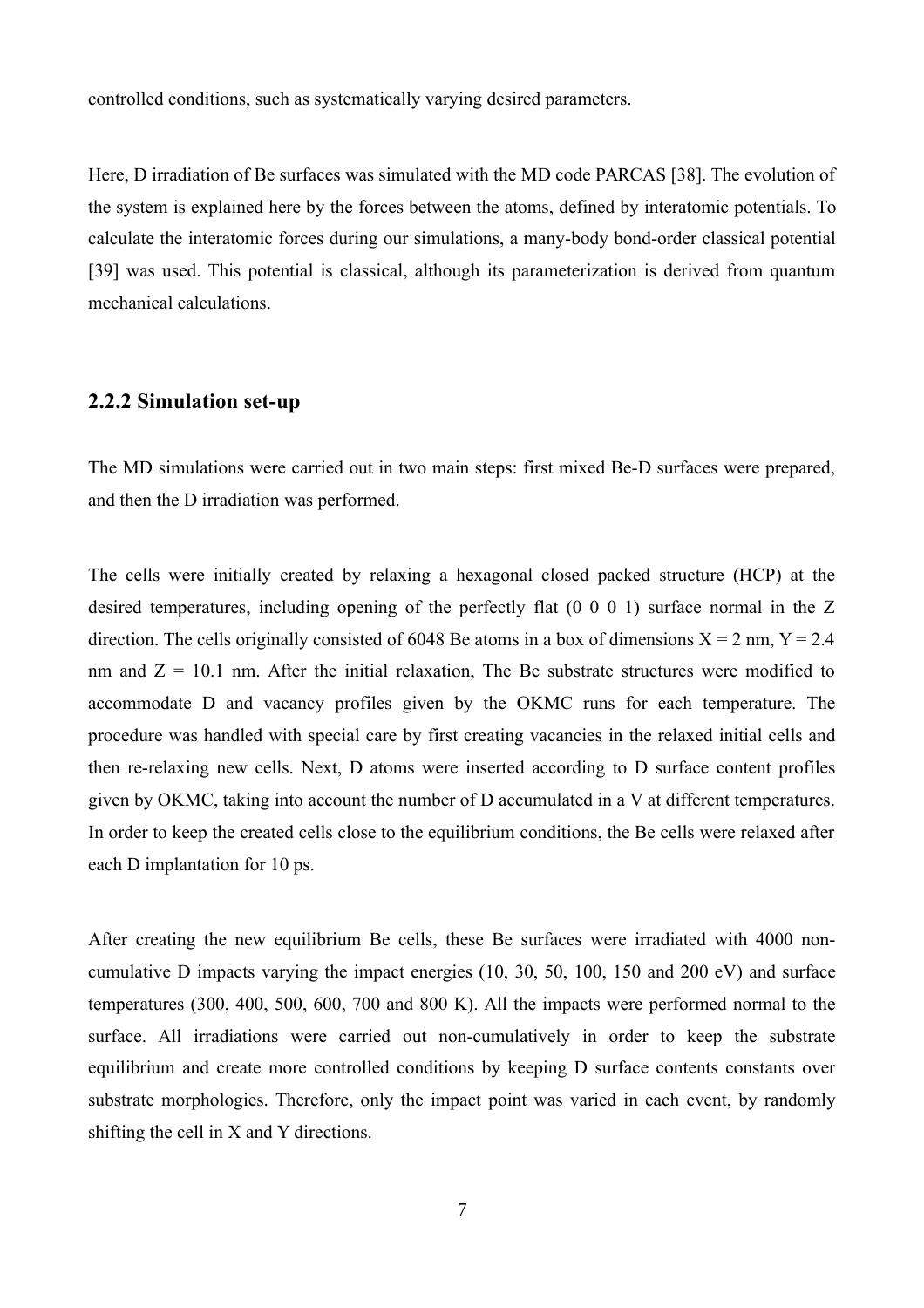Further details regarding the methodology, use of PBCs, electronic stopping, pressure and temperature control and treatment of sputtered and backscattered particles, can be found in ref. [40].

# **3. Results 3.1 OKMC**

Figure 1 illustrates equilibrium D distribution in Be for different vacancy concentrations for two different temperatures. The number of D atoms in a given depth range is normalized to the density of Be atoms in the bulk. As can be seen from both graphs, D atomic density can reach high values, especially near the surface. At 400K surface temperature, D atoms accumulate only in the first few surface layers, while in layers deeper than 6 nm, there is almost zero D concentration. With increasing temperature, D atoms distribute deeper and more evenly in the cell, as revealed in the right-hand graph of figure 1. Moreover, a linear dependency of D distribution on vacancy concentration is reported. As mentioned earlier vacancies are more favorable defects to accommodate D atoms rather than interstitial sites in Be, therefore, higher vacancy concentration provides more traps for D atoms to accommodate and hence higher D concentrations. It should be noted that D depth profiles are varying weakly for 0-10% vacancy concentrations.

The OKMC results indicate that at higher temperatures, D atoms distribute more evenly and deeper in the cell, and therefore D surface contents decrease by increasing temperature. Figure 2 illustrates the final D profiles at 5% vacancy concentration (reasonable for mixed crystalline, and co- and redeposited layers) to set up accurate substrate structures in MD at different temperatures.

The quantities displayed in table 2 show the number of D atoms trapped in a vacancy at the different simulation cases studied here. A strong temperature dependency of D concentration on the number of vacancies is observed during the simulations. At the early stages of our simulation, all vacancies were filled with up to 5 D atoms and all other incoming D atoms diffused in the cell as interstitials. D atoms tend to accommodate in a vacant site rather than becoming interstitials. As the simulation goes on, at lower temperatures  $D$  atoms remain in vacancies and form immobile  $D<sub>5</sub>V$ defects. At higher temperatures, D atoms are de-trapped from vacancies regularly because of their lower binding energy and diffuse fast toward bulk as an interstitial.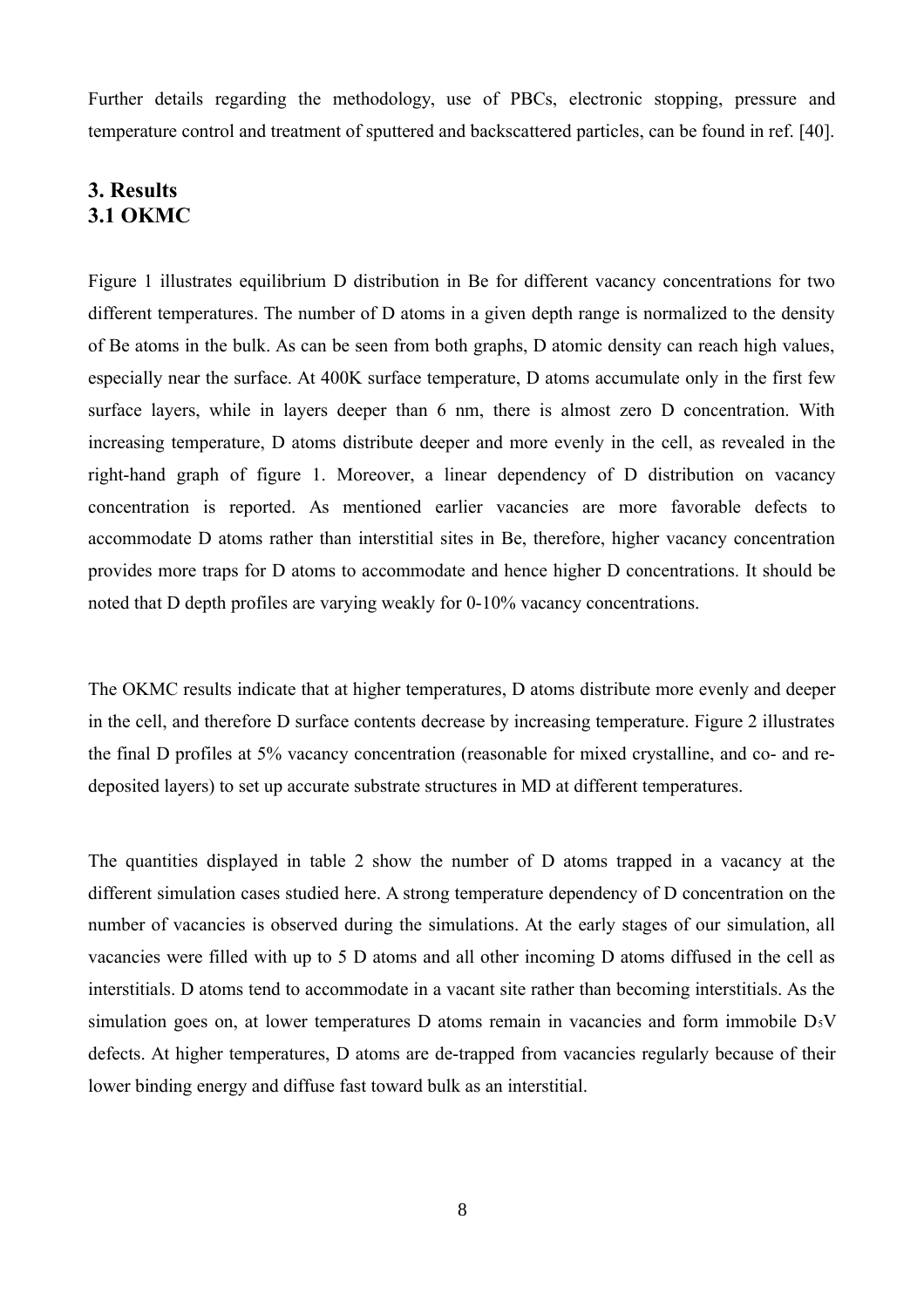#### **3.2 MD**

This study is carried out to focus on the interaction between the prepared in equilibrium amorphous Be surfaces and irradiating D ions. Therefore, there is no interest in further evolving the surfaces and hence the non-cumulative simulations were performed. The total Be erosion yield at different surface temperature and irradiation energy is represented in figure 3. The results clearly show how different D surface contents of Be cells at different temperatures affects the Be erosion behavior. With increasing surface temperature and hence reduced D surface concentration, the erosion yield of Be increases within the error bar, for ion energies greater than 10 eV. At lower surface temperatures where D concentrations are higher (there are more D neighbors to surface Be atoms), the probability of hitting a Be atom with incoming ion is lower than higher surface temperature, which leads to lower total Be erosion yield.

The ion energy dependency of the total Be erosion yield is significant (Fig. 3). At 10 eV impact energy, it is highly unfavorable for Be atoms to receive enough energy to erode from the surface at normal incidence, therefore, there is almost zero sputtering yield at this impact energy. With increasing impact energy, the total Be erosion yield increases with temperature, where it peaks at 100 eV. For energies higher than 100 eV a reduction in total yield is observed, which is due to larger penetration depth of D ions at higher energies, which lowers the surface interactions.

Figure 4 shows a comparison of modelled and measured total Be sputtering yield at 300K surface temperature as a function of incident ion energy. The experimental yields were measured in PISCES-B facility, using a polycrystalline Be sample [41]. The sputtering yield of Be atoms fits to experimental data from ion beams using a fit format developed by Eckstein et al. [42], scaled by a factor of 0.5, is also plotted. The MD data follows a similar trend as the Eckstein fit, however, the values are much lower. The difference between MD and experimental yields is considerable specially for impact energies higher than 60eV. It is believed that the reason for this difference is related to D surface content and surface morphology changes, however, the experimental yields still follow the same trend as in MD simulations.

The fraction of Be atoms that are sputtered as BeD molecules is illustrated in figure 5. The results show a high surface temperature and impact energy dependency, where increasing both parameters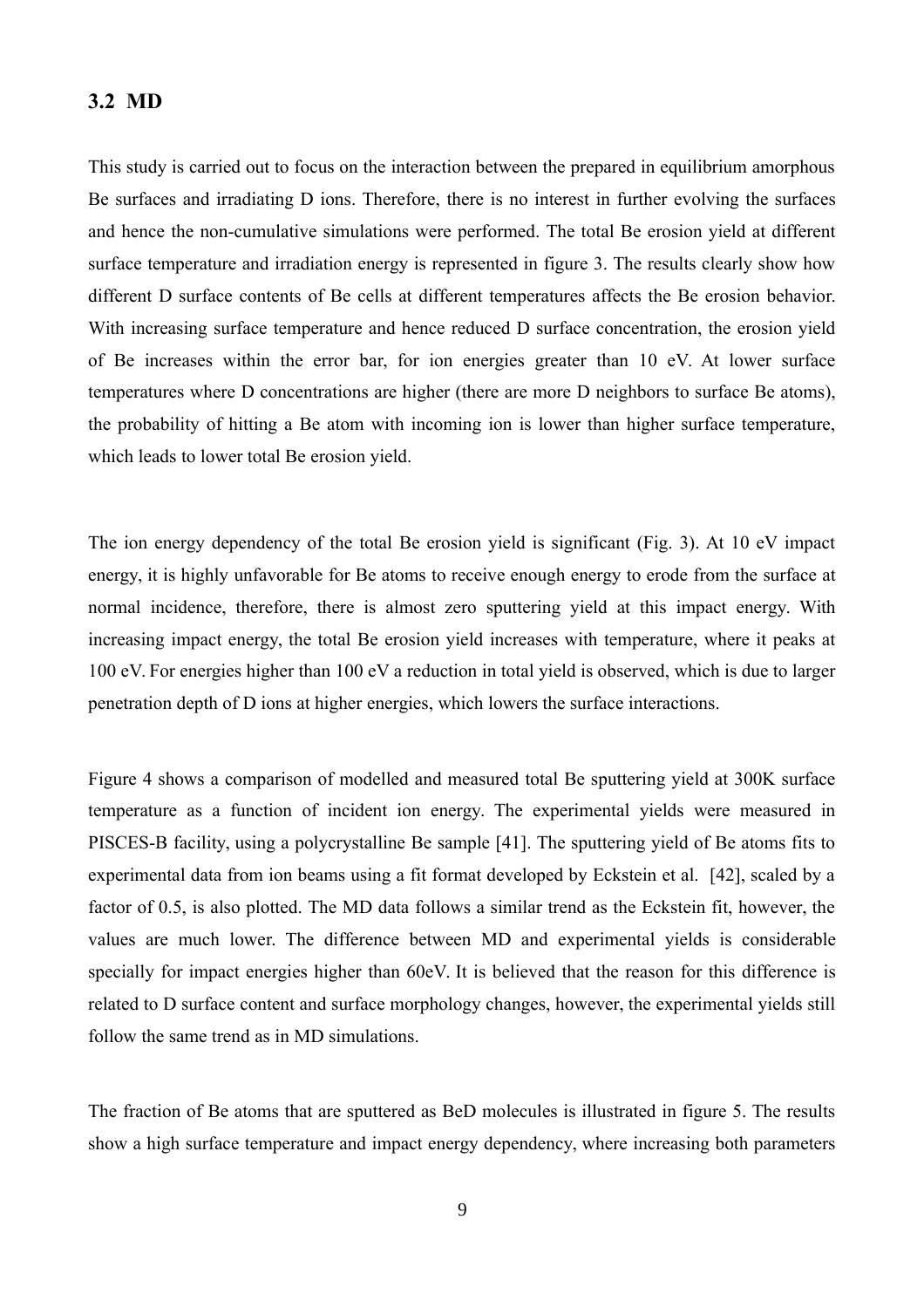lead to a reduction of the BeD erosion yield. At higher temperatures and hence lower D concentration, there are less D atoms than what is initially bound to Be atoms, which lead to lower BeD erosion yield. Moreover, as the impact energy increases, single Be atoms are eroded via physical sputtering rather than swift chemical sputtering [14], lowering the BeD molecular fraction. It should be noted that among the sputtered species there were around 1% BeD2 molecules of all BeD molecules.

Both in the PISCES-B [41] and in the JET tokamak [5] experiments, BeD molecular erosion has also been observed, supporting the incoming ion and surface temperature dependency reported in the present study, which showed a linear drop in BeD:Be ratio with increasing surface temperature (see figure 6). When measuring a BeD signal from Be tiles in the JET first wall, a clear intensity drop is observed in the 500-700K temperature range [5].

### **4. Discussions and conclusions**

Keeping the modelling conditions close to fusion reactor-like conditions is essential to reliably study erosion of PFCs. However, parameters such as D concentration and surface structure in the sample are difficult to determine experimentally, and nor is clear how the D concentration affects Be sputtering. Previously, we studied D irradiation on Be scanning over different parameters (temperature, impact energy and flux) by MD simulations only [16]. The dependence of surface temperature on D accumulation and surface morphology was estimated but due to MD time-scale limitations and high ion flux, the confidence in the output was compromised. Later, we prepared samples with various D concentration in the top 5 Å of the surface at different surface temperatures (decreasing D concentration with increasing temperature) and performed 3000 non-cumulative D irradiations of each sample scanning over incoming ion energy. The results were inconsistent due to wrong D concentration approximation.

Therefore, a multi-scale approach is taken here instead. Equilibrium D depth distribution in Be are first calculated using the OKMC method. Then, the initial MD cells were created, for the D and vacancy distributions given by OKMC. Finally, sputtering yields are calculated by MD.

Equilibrium D distribution profiles are obtained at different surface temperatures. The OKMC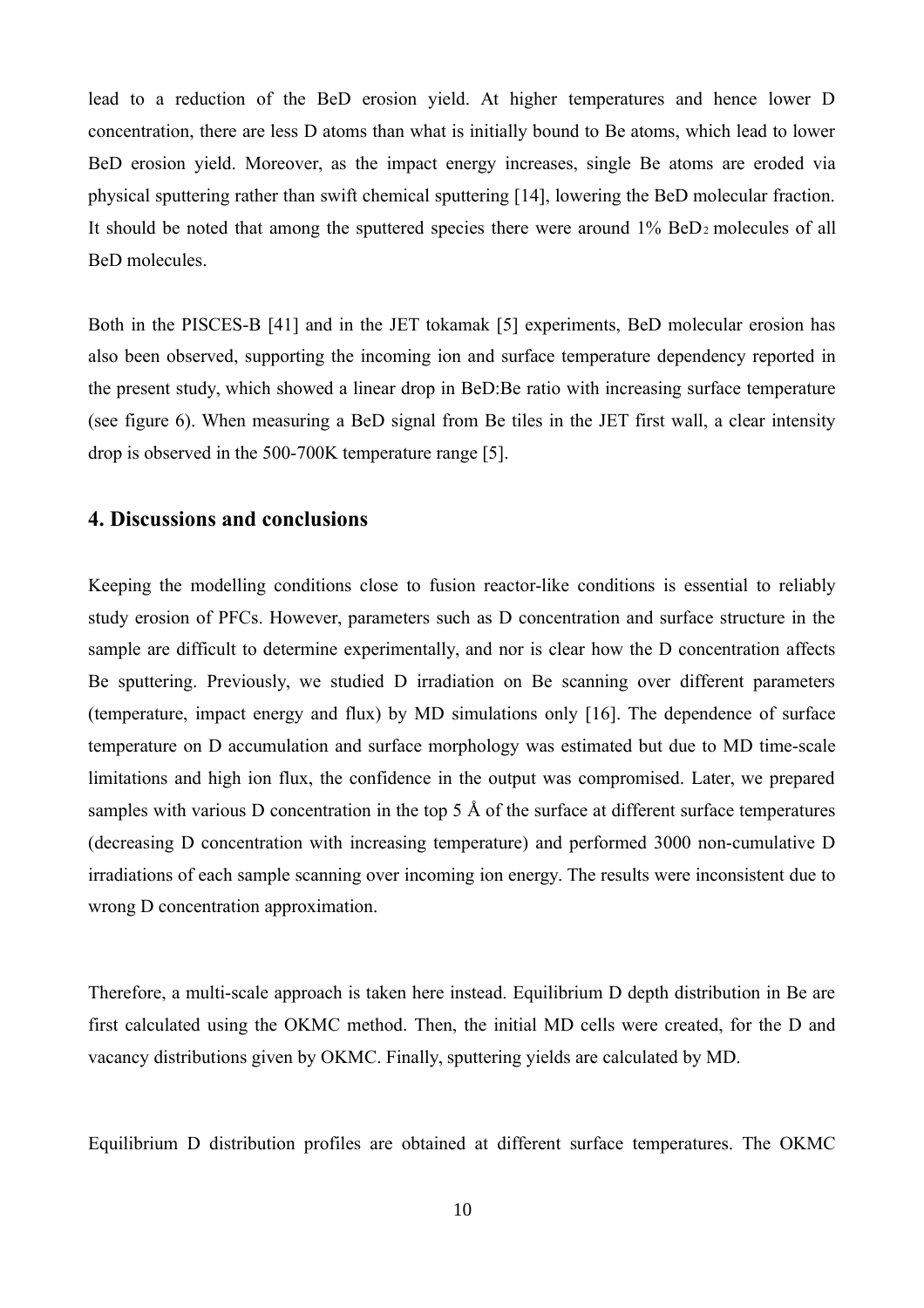simulation results confirm a strong dependency of D surface content on the surface temperature. At lower temperatures, a high concentration of D atoms was accommodated close to the Be surface, with the D being favorably trapped in vacancies. Increasing the temperature made D atoms to diffuse fast toward bulk and stay in mobile interstitial sites instead. Note that due to the low migration energy of D (0.6 eV) and the absence of divacancies due to their repulsive binding energy [33], OKMC simulations reveal that the trapping and de-trapping processes of D with vacancy is the key process in the strong dependence on the temperature of D concentration.

Total Be and BeD molecular erosion yields, for varying impact energy and surface temperature, were calculated by MD simulations based on the OKMC depth profile. The results indicate a strong temperature (D surface content) and impact energy dependency. The total Be erosion yield increased with the surface temperature and hence with decreasing D concentration. Having more D in the surface increases the probability that incoming D ions hit D atoms at the surface and split the energy of the incoming particle and reduce the probability that either particles could sputter Be in collision cascade. It also reduces the chance of a backscattered collision with Be that could sputter a Be atom. Moreover, erosion yields increased with ion energy up to 100 eV, but reduced for energies larger than 100 eV (in the range studied here) because of higher D penetration depth. One of the main aim for this work is also to calculate the fraction of Be atoms that are sputtered as BeD molecules. MD simulations, confirmed the reduction of sputtered BeD molecules with increasing temperature and ion energy, as reported by experiments done at PISCES and JET, and also obtained by previous MD simulations with temperature-independent profiles [14].

#### **5. Acknowledgement**

This work has been carried out within the framework of the EUROfusion consortium and has received funding from the Euratom research and training program 2014-2018 under grant agreement No. 633053. The views and opinions expressed herein do not necessarily reflect those of the European commission. Grants for computer time from CSC, the IT center science in Espoo, Finland, are gratefully acknowledged.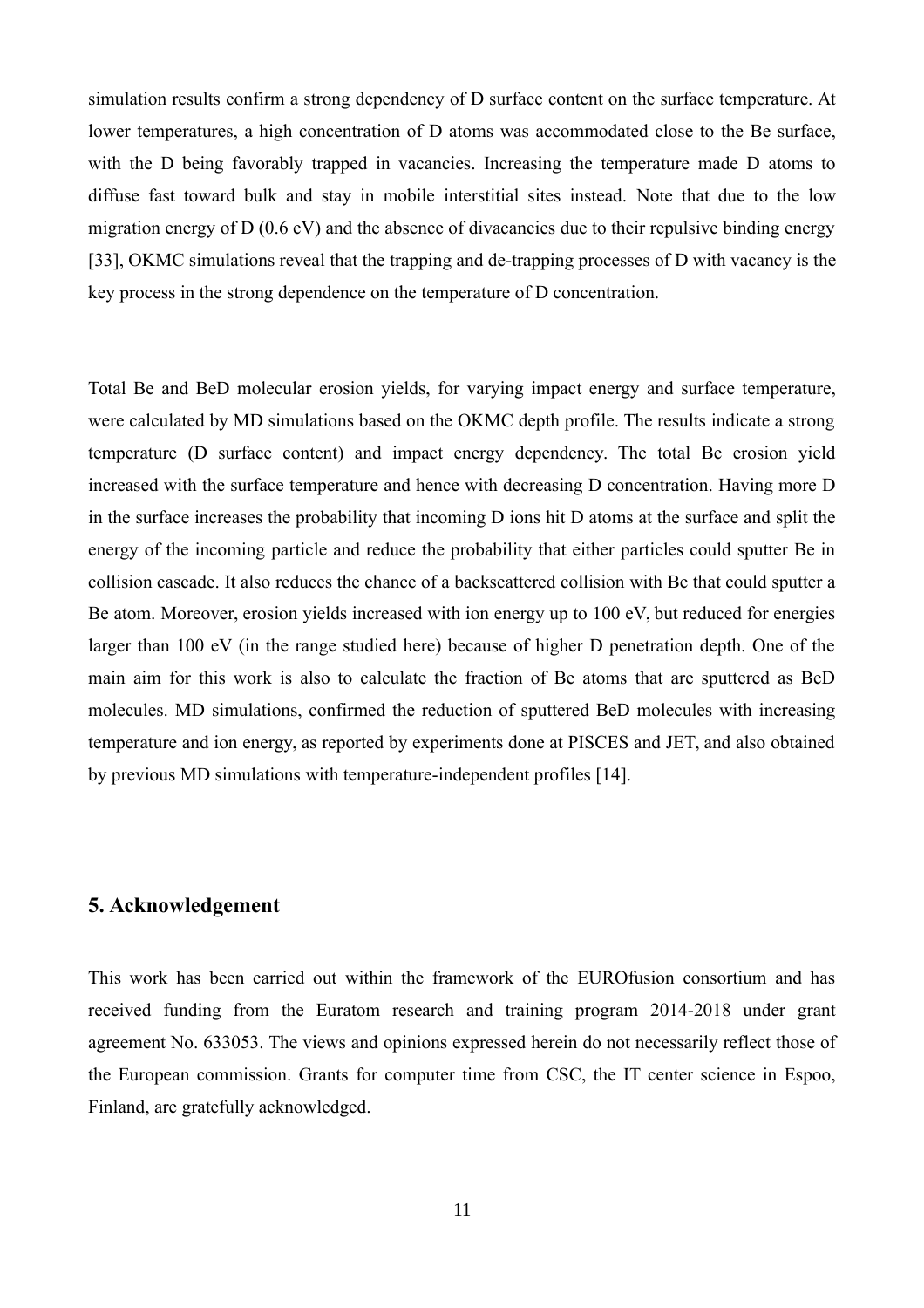|       | $E$ migration $(eV)$     | $E$ formation $(eV)$    |
|-------|--------------------------|-------------------------|
|       | $10.89$ <sup>[26]</sup>  | $10.96$ <sup>[27]</sup> |
|       | $10.6$ [28]              | $10.88$ <sup>[26]</sup> |
| $D-V$ | $[26]$                   | $10.85$ <sup>[29]</sup> |
|       | $[0.76$ [from NEB, [30]] | 0.4                     |

Table 1. Migration and formation barriers of mobile particles (V=vacancy, D=deuterium, D-V=D trapped in a vacancy and C=carbon) in the beryllium cell.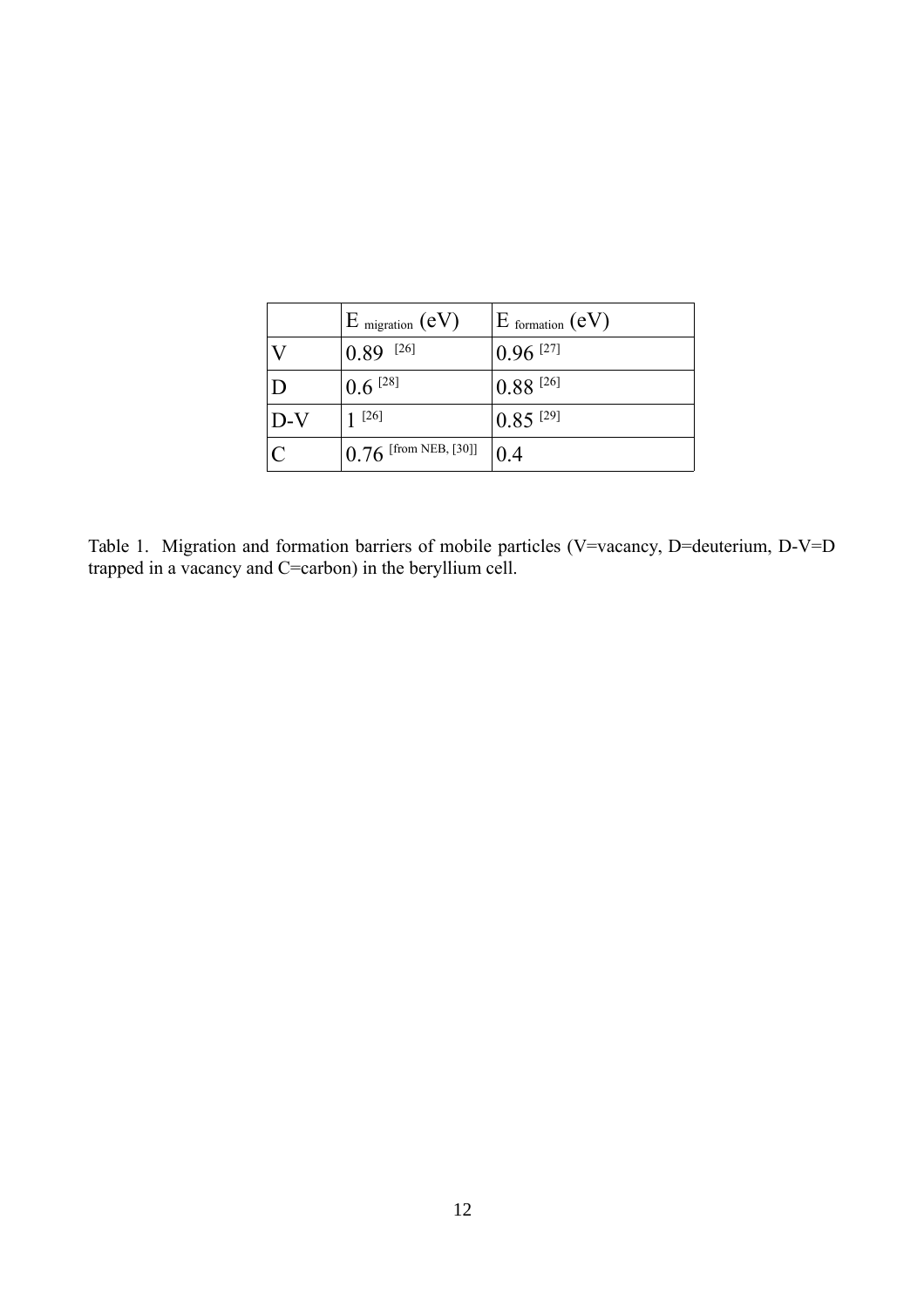

Fig.1 Equilibrium D distribution in Be for different vacancy concentration at 400K (left) and 700K (right). The number of D atoms in different layers are normalized to the number of Be atoms in bulk.



Fig. 2 Final D distribution in Be at 5% vacancy concentration to set-up MD initial structures at different surface temperatures.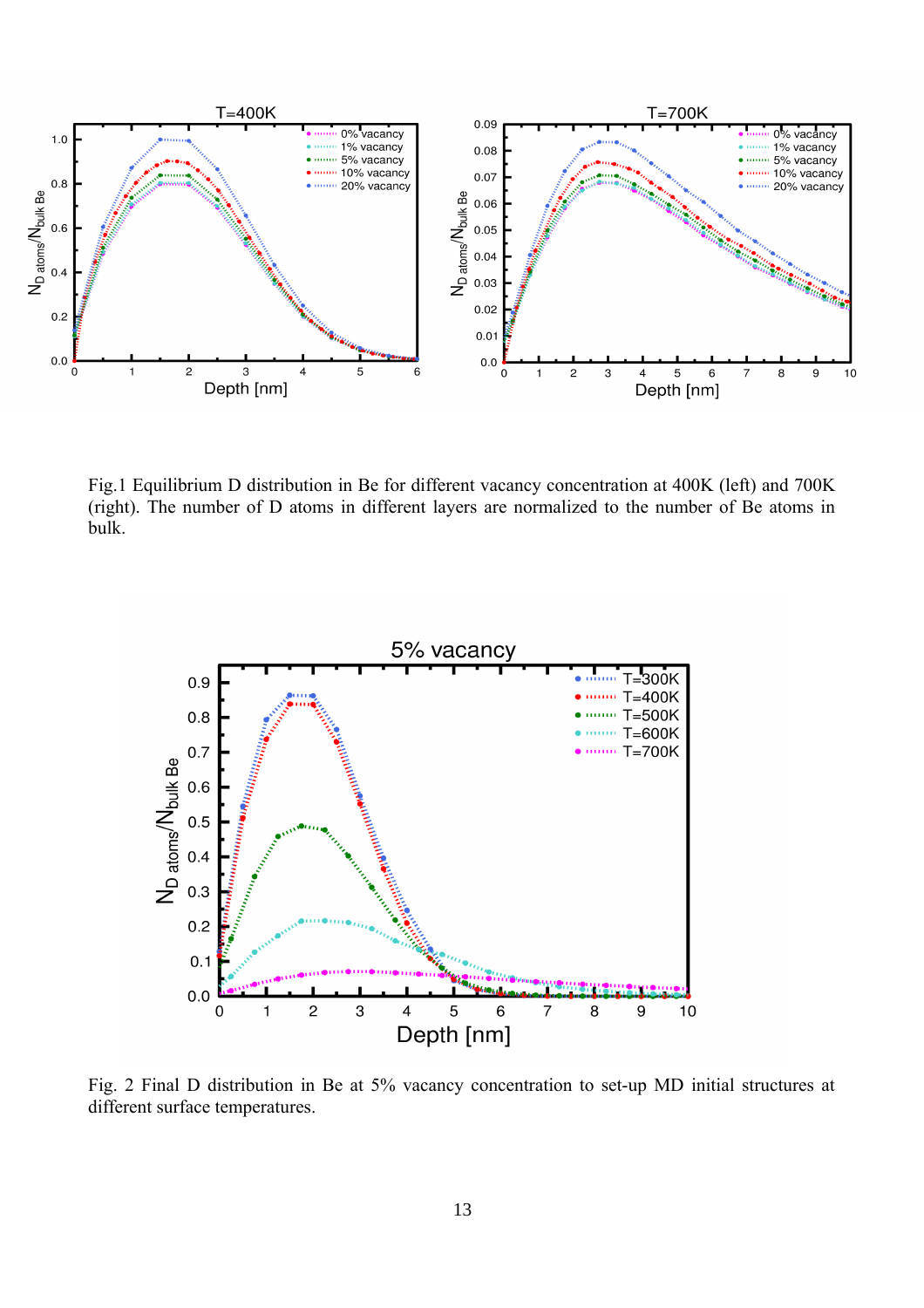|                   | 300K | 400K | 500K | 600K | 700K | 800K |
|-------------------|------|------|------|------|------|------|
| $1\%$ V           |      |      |      |      | 4.11 |      |
| $5\%$ V           |      |      |      |      | 4.01 |      |
| $10\%$ V          |      | 4.99 | 4.99 | 4.95 | 3.8  | 1.32 |
| $ 20\% \text{ V}$ |      | 4.99 | 4.99 | 4.95 | 3.26 | 1.13 |

Table 2. Number of D atoms trapped in a vacancy site in Be at different surface temperatures and vacancy concentrations.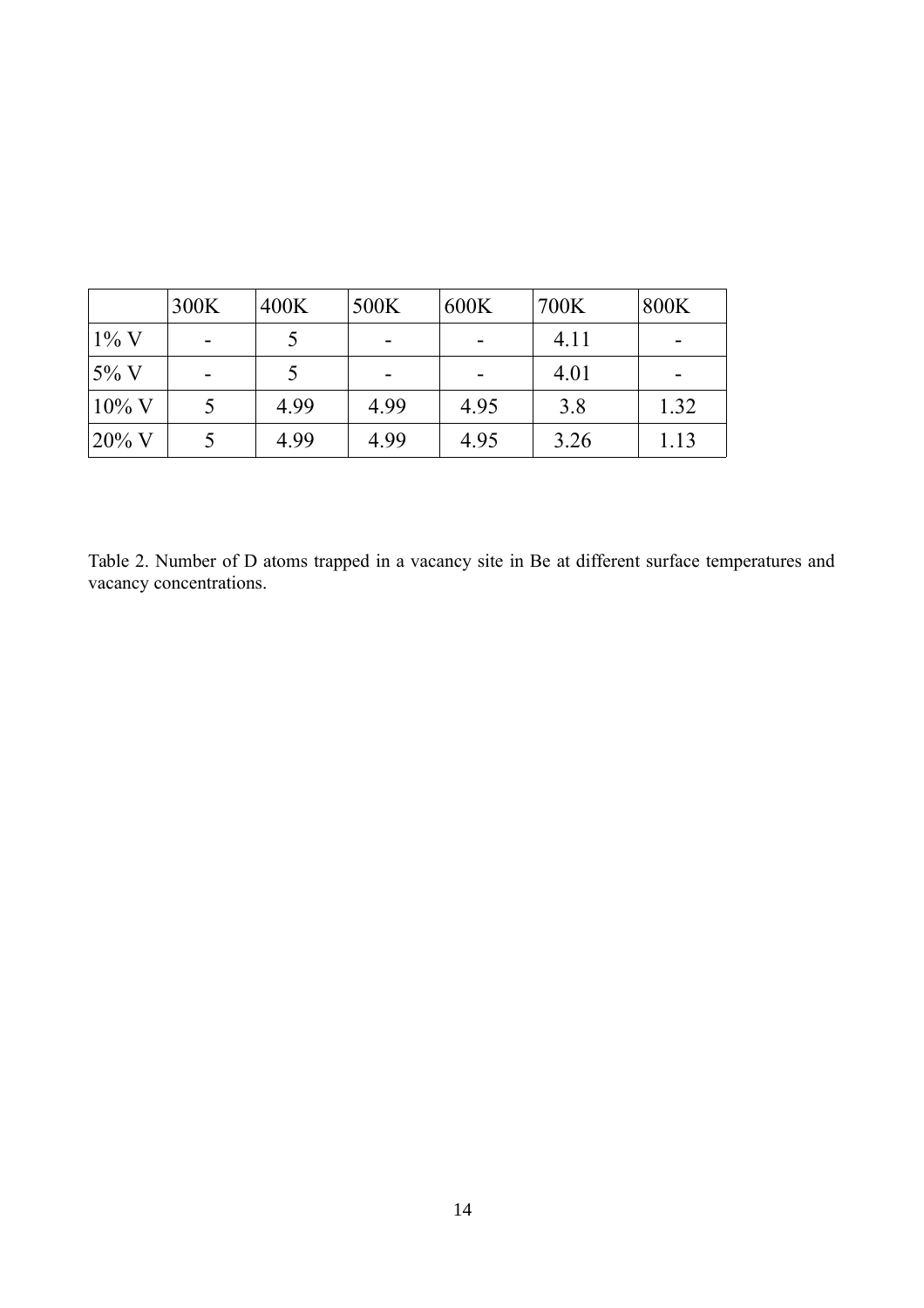

Fig. 3 Total Be sputtering yield by D irradiation as a function of temperature for different impact energies.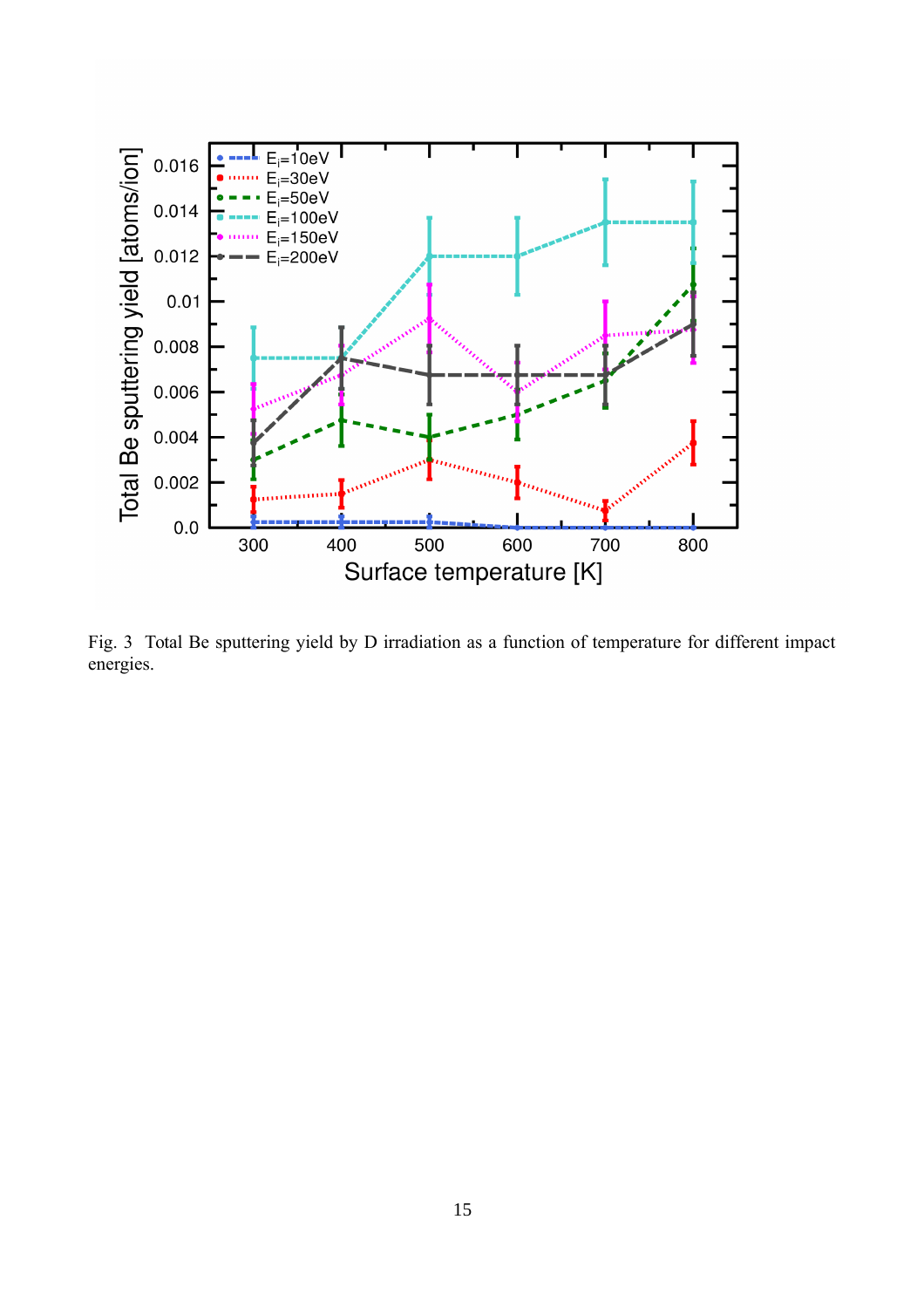

Fig. 4 Comparison of modeled (by MD) and measured (by PISCES-B) total Be sputtering yield by D irradiations as a function of impact energies at 300K surface temperature. The Eckstein fit is also plotted by a factor of 0.5.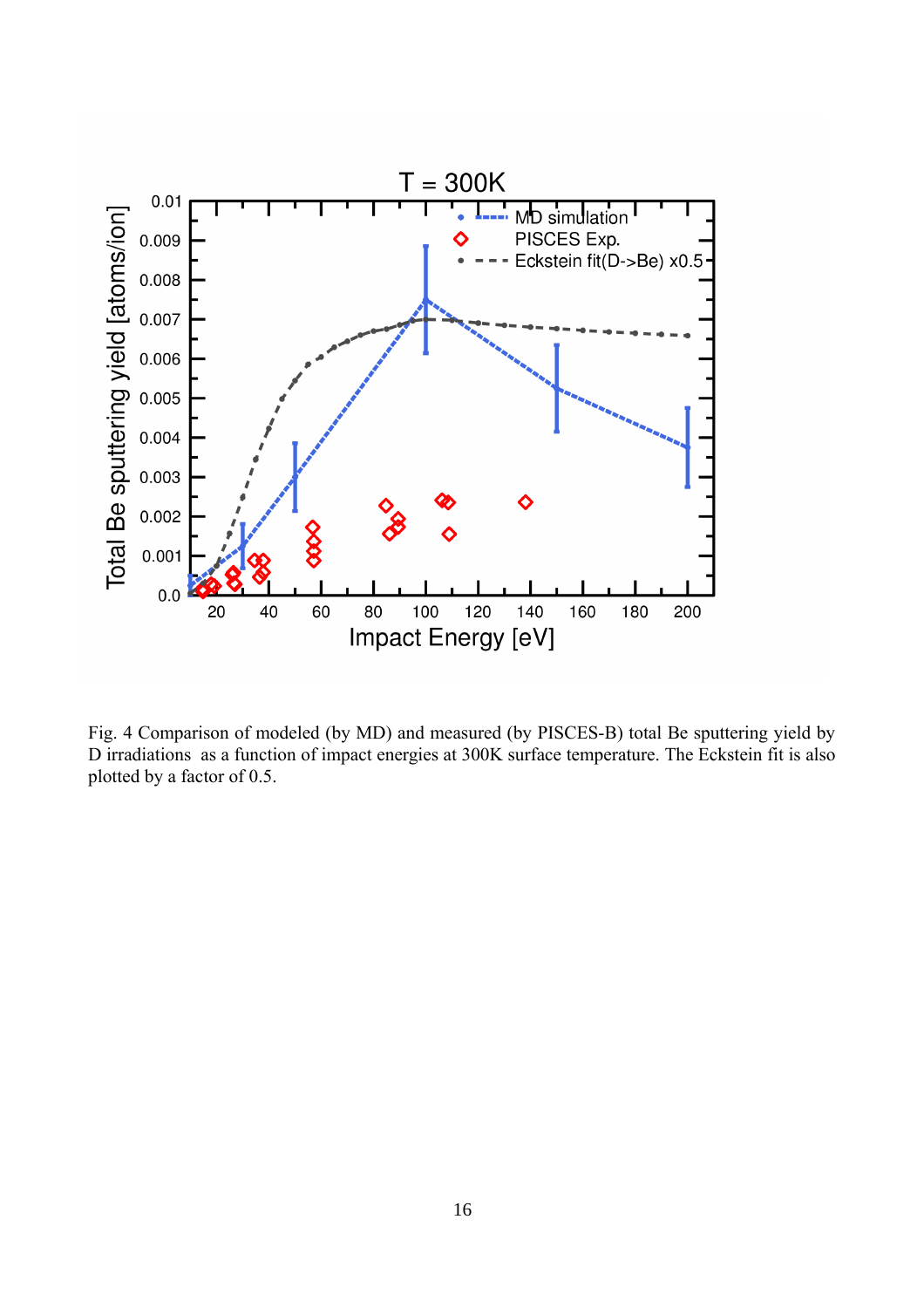

Fig. 5 The fraction of Be eroded as BeD molecules as a function of surface temperatures for different impact energies.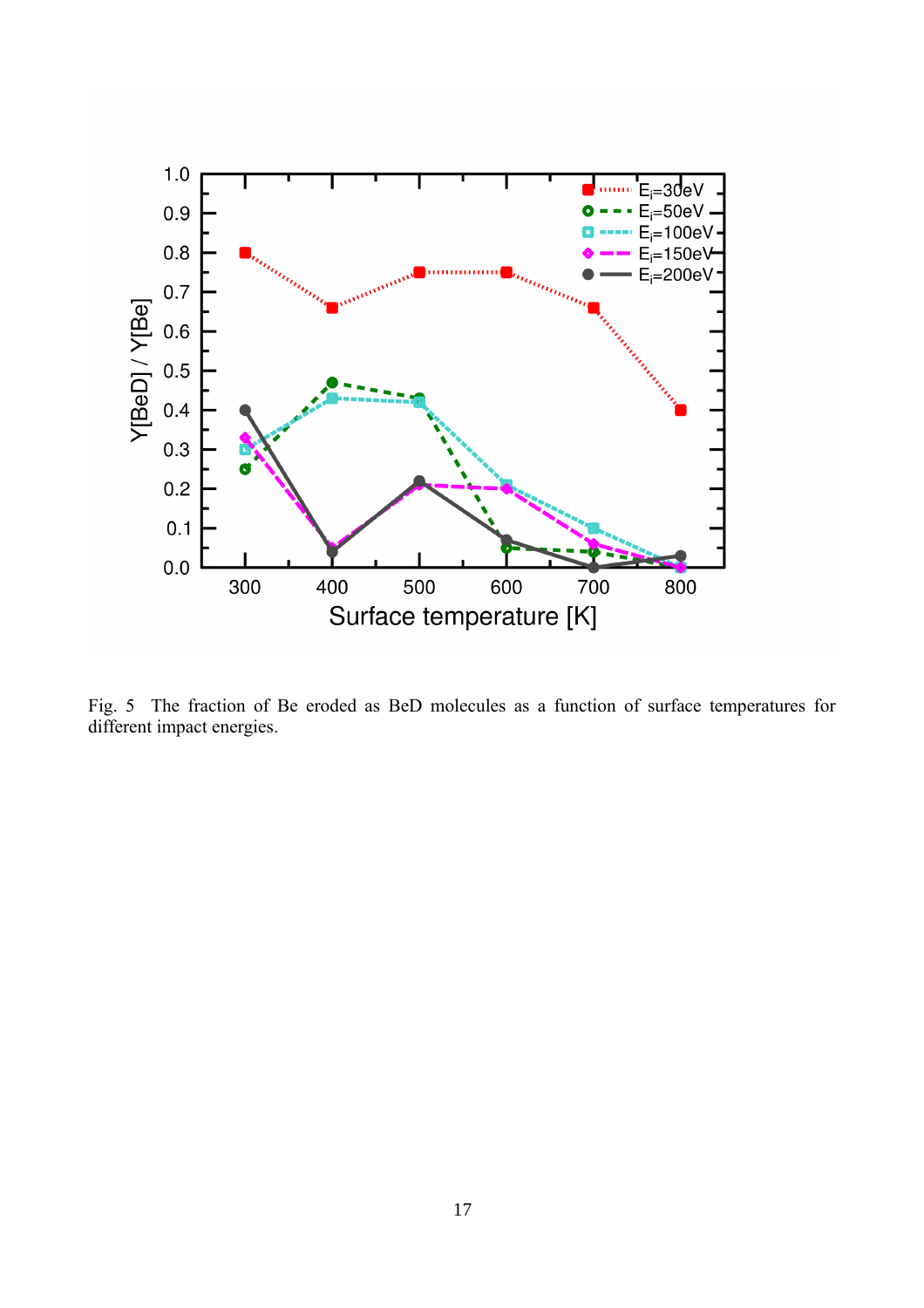

Fig. 6 A comparison of BeD:Be ratio obtained by MD and experiments done at JET and PISCES as a function of surface temperatures.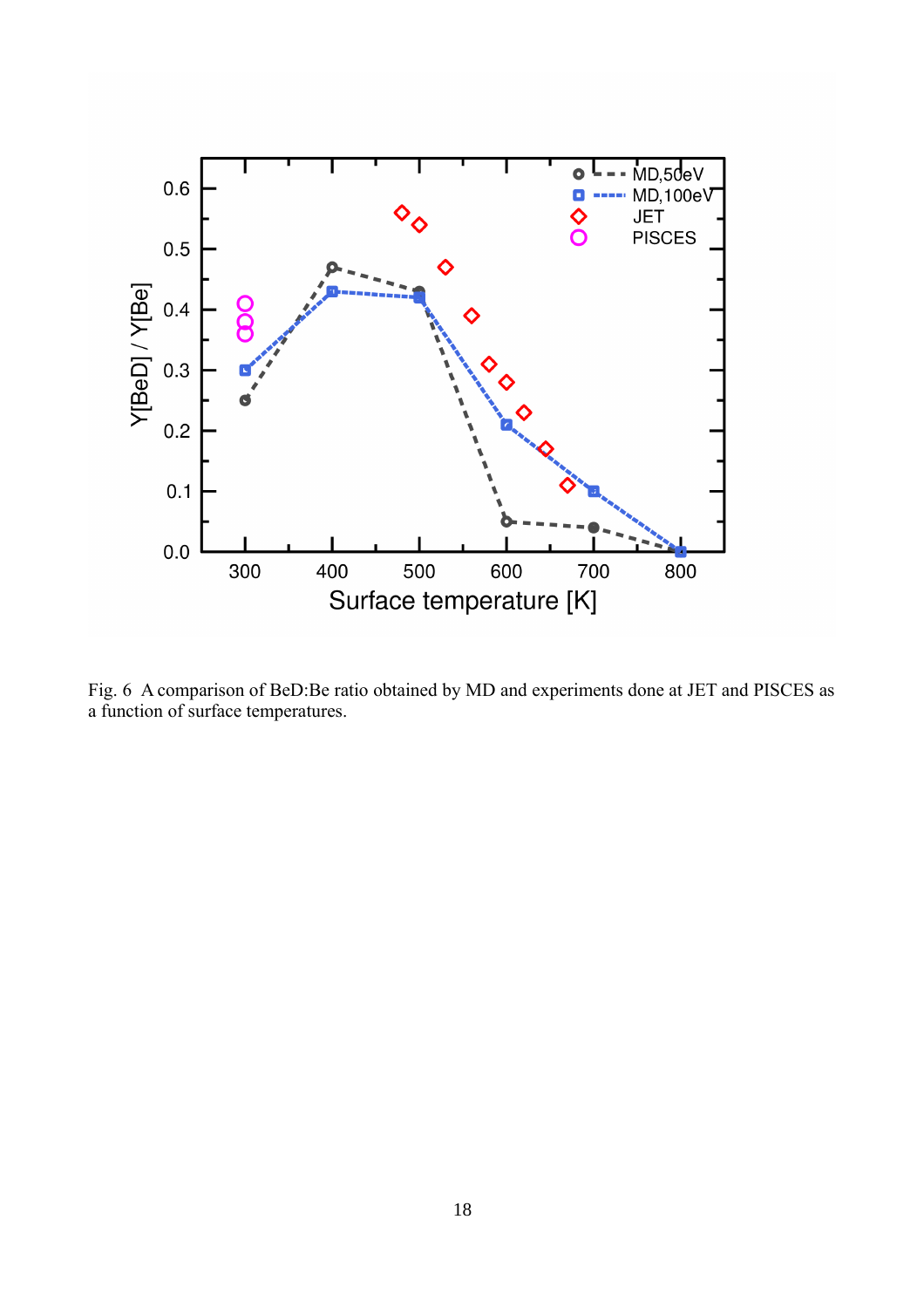# **References**

[1] J. Doggett, et al. , ITER Tokamak Device, International Atomic Energy Agency, Vienna, 1991.

[2] ITER Physics Basis Editors, ITER Physics Expert Group Chairs, Co-Chairs, ITER Joint Central Team, and Physics Integration Unit. Iter physics basis, Nuclear Fusion 39 (1999) 2137–2638.

[3] M. Merola, F. Escourbiac, A. Rene Raffray, ph. Chappuis, T. Hirai, s. Gicquel. Fusion Eng. Des. 96-97 (2015) 34-41

[4] G. Federici 2006 Plasma wall interactions in ITER Phys. Scr. T 124 1–8

[5] S. Brezinsek, M.F. Stamp, D. Nishijima, D. Borodin, S. Devaux, K. Krieger, S. Marsen, M. O'Mullane, C. Bjoerkas, A. Kirschner and JET EFDA contributors. NF. 54 (2014) 103001

[6] G. Duxbury, M.F. Stamp, H. Summers, Plasma Phys. Controlled Fusion 40 (1998) 361.

[7] R.P. Doerner, A. Grossman, S. Luckhardt, R. Seraydarian, F.c. Sze, D.g. Whyte, R.w. Conn, J. Nucl. Mater. 257 (1) (1998) 51–58.

[8] R.P. Doerner, M.J. Baldwin, D. Buchenauer, G. De Temmerman, D. Nishijima, J. Nucl. Mater. 390–391 (2009) 681–684.

[9] R.P. Doerner, C. Björkas, D. Nishijima, T. Schwarz-Selinger, J. Nucl. Mater. 438 (2013) 272– 275.

[10] J. Roth, W. Eckstein, M. Guseva, Fusion Eng. Des. 37 (1997) 465–480.

[11] A. Kirschner, V. Philipps, J. Winter, U. Kögler, Nucl. Fusion 40 (2000) 989

[12] C. Björkas, K. Nordlund, J. Nucl. Mater. 439 (2013) 174–179.

[13] C. Björkas, D. Borodin, A. Kirschner, R.K. Janev, D. Nishijima, R. Doerner, K. Nordlund, Plasma Phys. Controlled Fusion 55 (2013) 074004.

[14] C. Björkas, K. Vörtler, K. Nordlund, D. Nishijima, R. Doerner, New J. Phys. 11 (2009) 123017.

[15] A. Lasa, K. Schmid, K. Nordlund, Phys. Scr. T159 (2014) 014059.

[16] E. Safi, C. Björkas, A. Lasa, K. Nordlund, I. Sukuba, M. Probst. J. Nucl. Mat. 463 (2015) 805– 809

[17] Kristen A. Fichthorn and W. H. Weinberg. J. Chem. Phys. 95, (1991) 1090

[18] M. Jaraiz, Predictive Simulation of Semiconductor Processing, Springer-Verlag, Berlin, pp. 73–109.

[19] C. Domain, C. Becquart, L. Malerba. J. Nuc. Mat. 335 (2004) 121–145.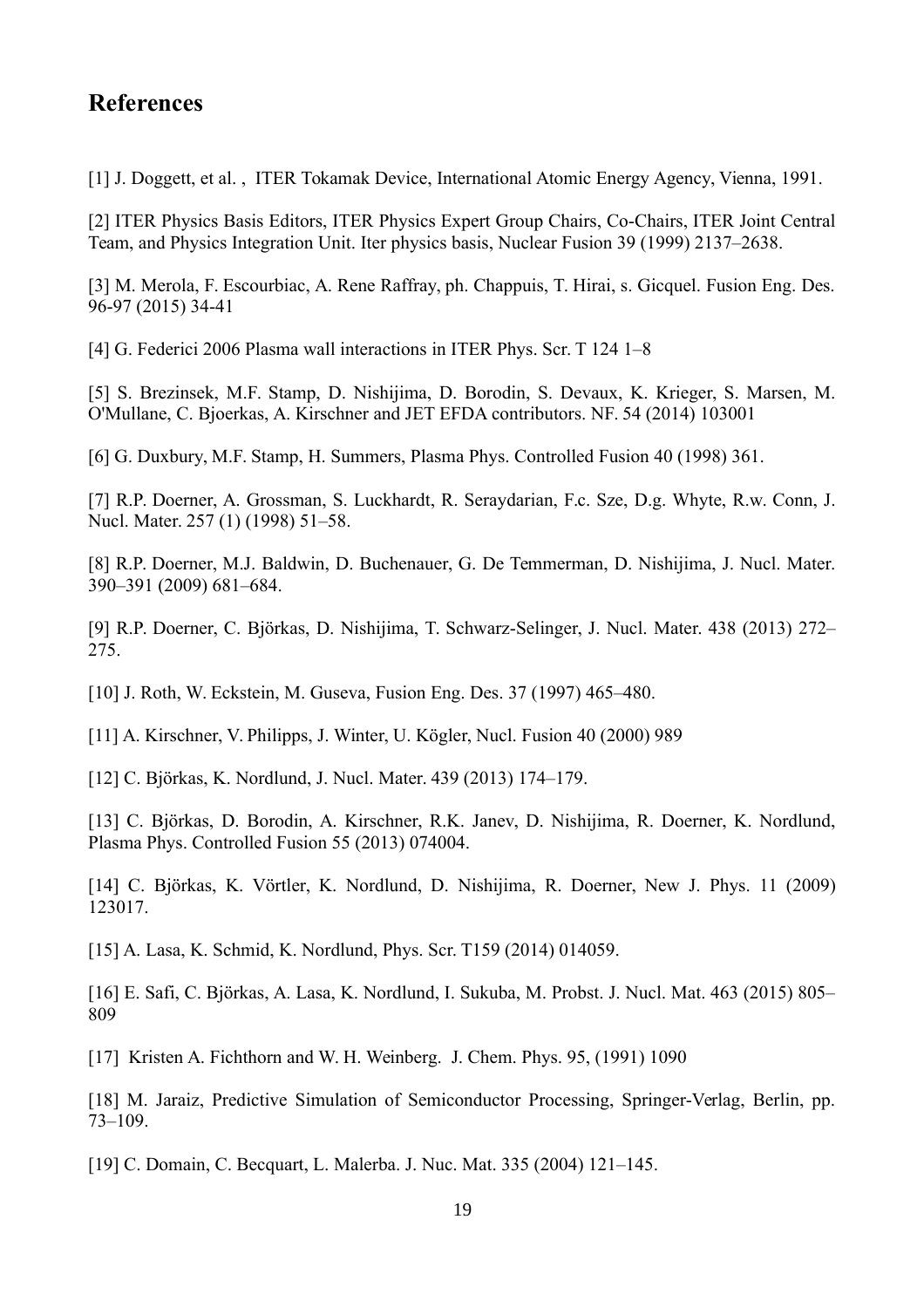[20] M. Caturla, N. Soneda, E. Alonso, B. Wirth, T. D. de la Rubia, J. Perlado, J. Nuc. Mat. 276 (2000) 13–21.

[21] A. B. Bortz, M. H. Kalos, J. L. Lebowitz, J. Computational Physics 17 (1975) 10–18.

[22] A. Voter, in: K. Sickafus, E. Kotomin, B. Uberuaga (Eds.), Radiation Effects in Solids, vol. 235 (2007), pp. 1–23.

[23] D. P. Landau, K. Binder, A Guide to Monte Carlo Simulations in Statistical Physics, Cambridge University Press, 2000.

[24] I. Martin-Bragado, A. Rivera, G. Valles, J. Gomez-Selles, M. Caturla. Comput. Phys. Commun. 184 (2013) 2703–2710.

[25] G. Valles, I. Martin-Bragado, K. Nordlund, A. Lasa, C. Bjorkas, E. Safi, J. M. Perlado, A. Rivera. J. Nucl. Mat. (2016), submitted for publication.

[26] S.C. Middleburgh, R.W. Grimes. Acta materiala 59, 18 (2011) 7095–7103.

[27] M. G. Ganchenkova, V. A. Borodin, Phys. Rev. B 75, 054108 (2007).

[28] A. Allouche, M. Oberkofler, M. Reinelt and Ch. Linsmeier, J. Phys. Chem. C, 114 (8), (2010) 3588–3598.

[29] M. G. Ganchenkova, V. A. Borodin, R. M. Nieminen, Phys. Rev. B 79, 134101 (2009).

[30] G. Henkelman, B. P. Uberuaga, H. Jónsson. J. Chem. Phys. 113, 9901 (2000).

[31] G. Kresse, J. Hafner. Phys. Rev. B 47, 558(R) (1993)

[32] P. Zhang, J. Zhao, B. Wen. J Phys Condens Matter. (2012) 24(9):095004.

[33] M.G. Ganchenkova, P.V. Vladimirov, V.A. Borodin. Fusion Reactor Mat. 386–388, (2009), 79– 81

[34] Rion A Causey, Hydrogen isotope retention and recycling in fusion reactor plasma-facing components, Vol. 300, Issues 2–3 (2002) 91–117

[35] H. Jonsson, G. Mills, K. W. Jacobsen, in Classical and Quantum Dynamics in Condensed Phase Simulations, B. J. Berne, G. Ciccotti, and D. F. Coker (Eds.) (World Scientific, 1998), p. 385.

[36] G. Henkelman, H. Jonsson, J. Chem. Phys. 113, 9978 (2000).

[37] J. F. Ziegler, M.D. Ziegler, J.P. Biersack. Nucl. Instr. and Meth. Phys. Research Sec. B. 268, 11–12 (2010), 1818–1823

[38] K. Nordlund, PARCAS computer code, (2006).

[39] C. Björkas, N. Juslin, H. Timko, K. Vörtler, K. Henriksson, K. Nordlund, P. Erhart, J. Phys.